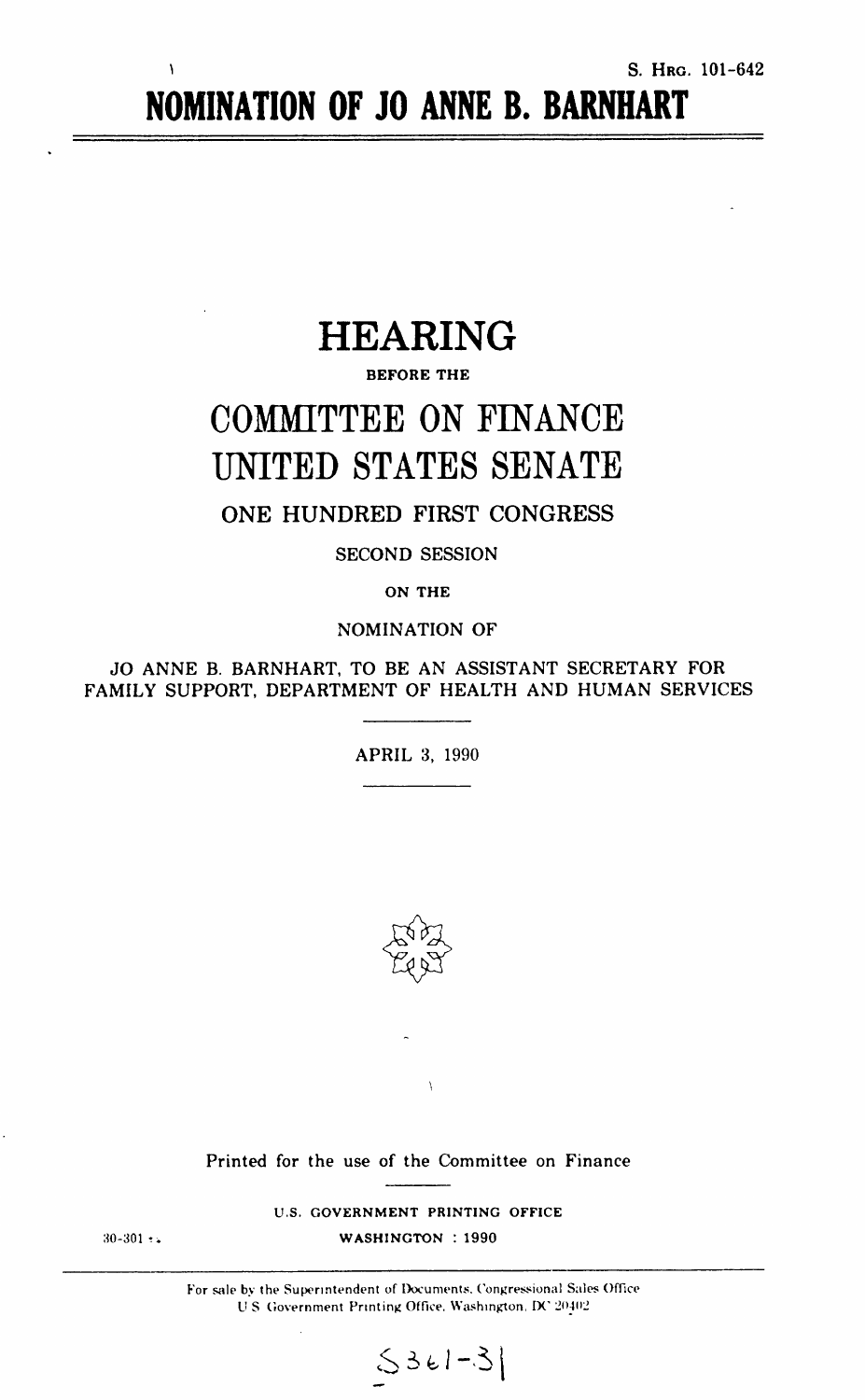## • COMMITTEE ON FINANCE

LLOYD BENTSEN, Texas, Chairman

SPARK M. MATSUNAGA, Hawaii DANIEL PATRICK MOYNIHAN, New York MAX BAUCUS, Montana DAVID L. BOREN, Oklahoma BILL BRADLEY, New Jersey GEORGE J. MITCHELL, Maine DAVID PRYOR, Arkansas DONALD W. RIEGLE, JR., Michigan JOHN D. ROCKEFELLER IV, West Virginia TOM DASCHLE, South Dakota

 $\overline{a}$ 

∽. ⊥

BOB PACKWOOD, Oregon BOB DOLE, Kansas WILLIAM V. ROTH, JR., Delaware JOHN C. DANFORTH, Missouri JOHN H. CHAFEE, Rhode Island JOHN HEINZ, Pennsylvania DAVID DURENBERGER, Minnesota WILLIAM L. ARMSTRONG, Colorado STEVE SYMMS, Idaho

**VANDA** B. MCMURTRY, *Staff Director and Chief Counsel* \_ \_ °**EDMUND** J. MIHALSKI, *Minority Chief of Staff*

**(1l)**

 $\overline{1}$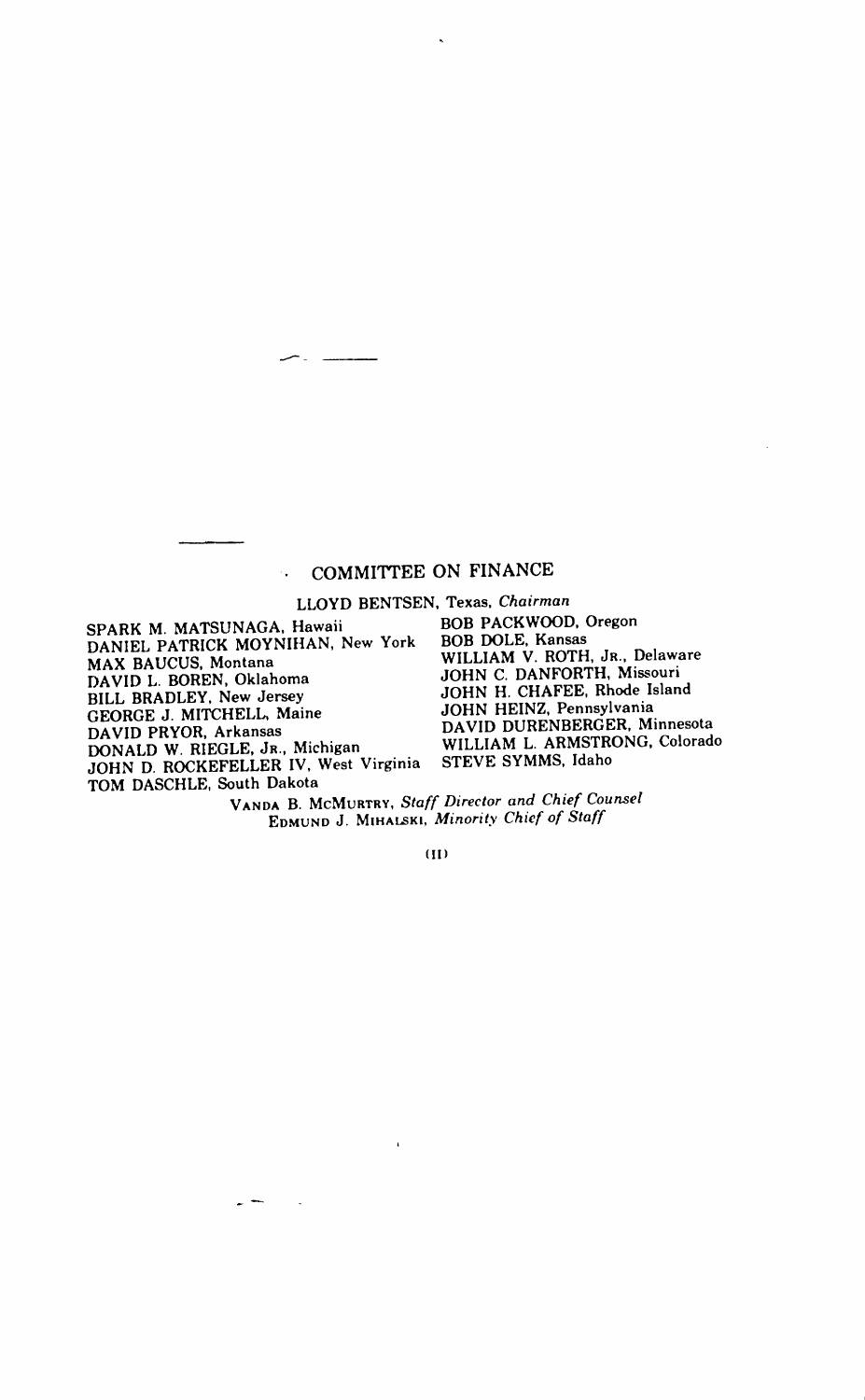## CONTENTS

i.

## OPENING STATEMENTS

| Bentsen, Hon. Lloyd, a U.S. Senator from Texas, chairman, Committee on | Page                                            |
|------------------------------------------------------------------------|-------------------------------------------------|
|                                                                        | $\begin{array}{c} 1 \\ 2 \\ 2 \\ 2 \end{array}$ |
| COMMITTEE PRESS RELEASE                                                |                                                 |
|                                                                        |                                                 |
| ADMINISTRATION NOMINEE                                                 |                                                 |
| Barnhart, Jo Anne B., to be an Assistant Secretary for Family Support, |                                                 |

| Darlinart, do Allite D., to be an Assistant Secretary for Failing Support, |  |  |  |  |
|----------------------------------------------------------------------------|--|--|--|--|
|                                                                            |  |  |  |  |

## APPENDIX

## **ALPHABETICAL** LISTING **AND** MATERIAL SUBMITTED

| Barnhart, Jo Anne B.:          |    |
|--------------------------------|----|
|                                | -3 |
|                                | 13 |
|                                | 13 |
|                                | 14 |
| Bentsen, Hon. Lloyd:           |    |
|                                |    |
| Bradley, Hon. Bill:            |    |
|                                | 2  |
| Dole, Hon. Bob:                |    |
|                                | 14 |
| Moynihan, Hon. Daniel Patrick: |    |
|                                | 2  |
| Roth, Hon. William, Jr.:       |    |
|                                | 2  |
|                                | 15 |

**(III)**

 $\mathbb{L}$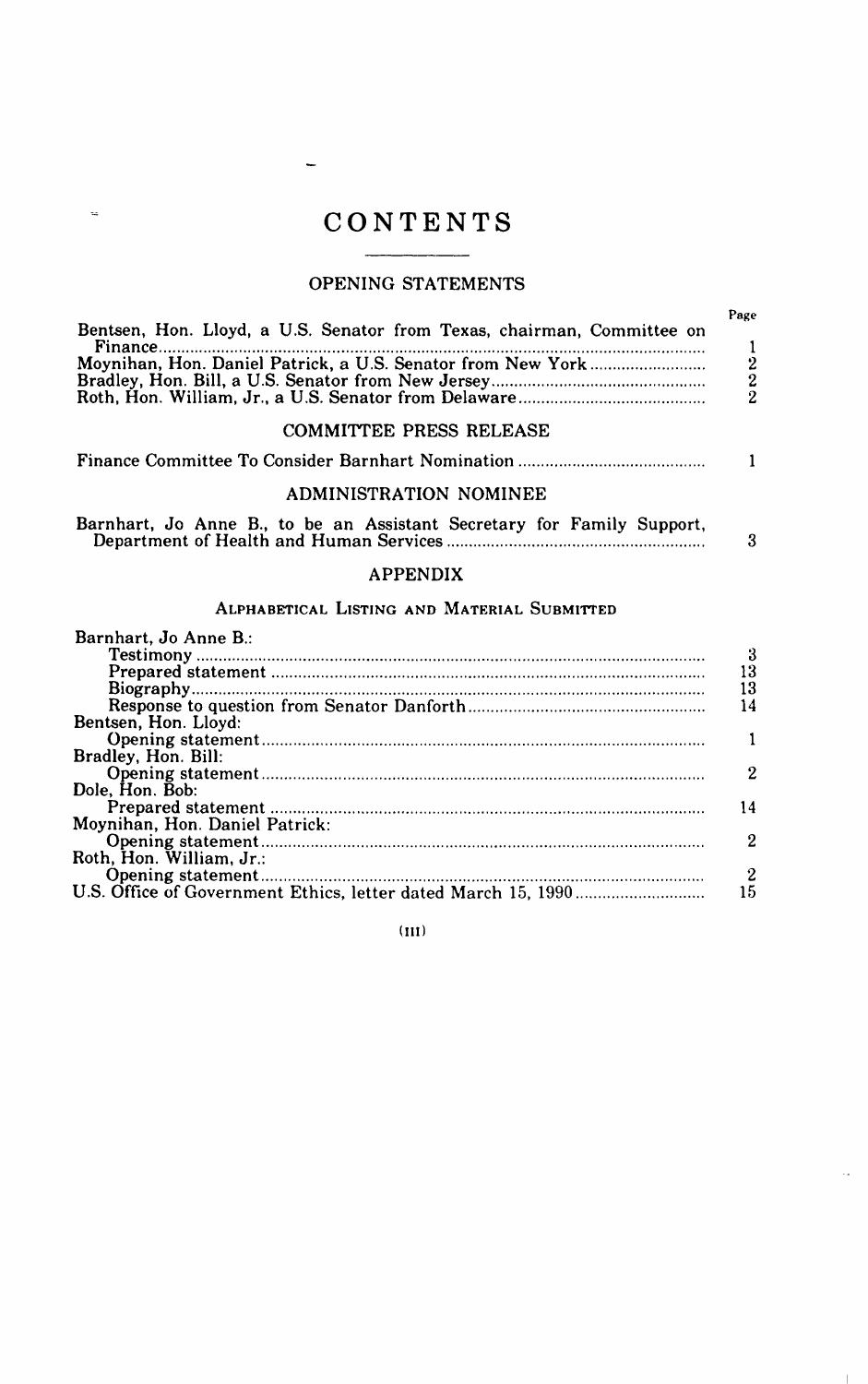## NOMINATION OF **JO ANNE** B. BARNHART, TO BE **AN ASSISTANT** SECRETARY FOR FAMILY **SUP-**PORT, DEPARTMENT OF HEALTH **AND HUMAN SERVICES**

### **TUESDAY,** APRIL **3, 1990**

U.S. SENATE, COMMITTEE ON FINANCE, *Washington, DC.* À

١

The hearing was convened, pursuant to notice, at **10.10** a.m. in room SD-215, Dirksen Senate Office Building, Hon. Lloyd Bentsen (chairman of the committee) presiding. Also present: Senators Moynihan, Bradley, Pryor, Rockefeller,

Daschle, Roth, Armstrong, and Symms.

[The press release announcing the hearing follows:]

[Press Release No. **H-23,** Mar. 29, 1990]

#### **FINANCE COMM17tEE** To **CONSIDER** BARNHART NOMINATION

The Finance Committee will hold a hearing and executive session on the nomination of Jo Anne B. Barnhart to be Assistant Secretary for Family Support of the U.S. Department of Health and Human Services.

The hearing and executive session will be held on Tuesday, April 3, 1990 at 10 a.m. in Room SD-215 of the Dirksen Senate Office Building. The hearing was originally scheduled for Wednesday, March 28, 1990 but had to

be rescheduled after an objection on the Senate floor prevented all Senate Committees from meeting past 11 a.m. that day.<br>Barnhart is the Minority Staff Director of the Senate Governmental Affairs Com-

mittee.

#### OPENING STATEMENT OF HON. LLOYD BENTSEN, A U.S. SENATOR FROM **TEXAS,** CHAIRMAN, COMMITTEE ON FINANCE

The CHAIRMAN. This hearing will come to order.

Miss Barnhart, let me congratulate you on your nomination to be Assistant Secretary for Family Support. It is with the greatest of pleasure that we see one of our own from the Finance Committee move into one of the most important offices in the Department of Health and Human Services and indeed I think in the entire Federal Government.

The position of Assistant Secretary for Family Support was created by this committee to ensure the successful implementation of the Family Support Act of 1988, and we are certainly pleased that the President has decided to ask you to fill that position.

You bring to that office extensive administrative experience, having served, first, as Deputy Associate Commissioner and, later, as Commissioner for Family Assistance for the period 1981 to 1986,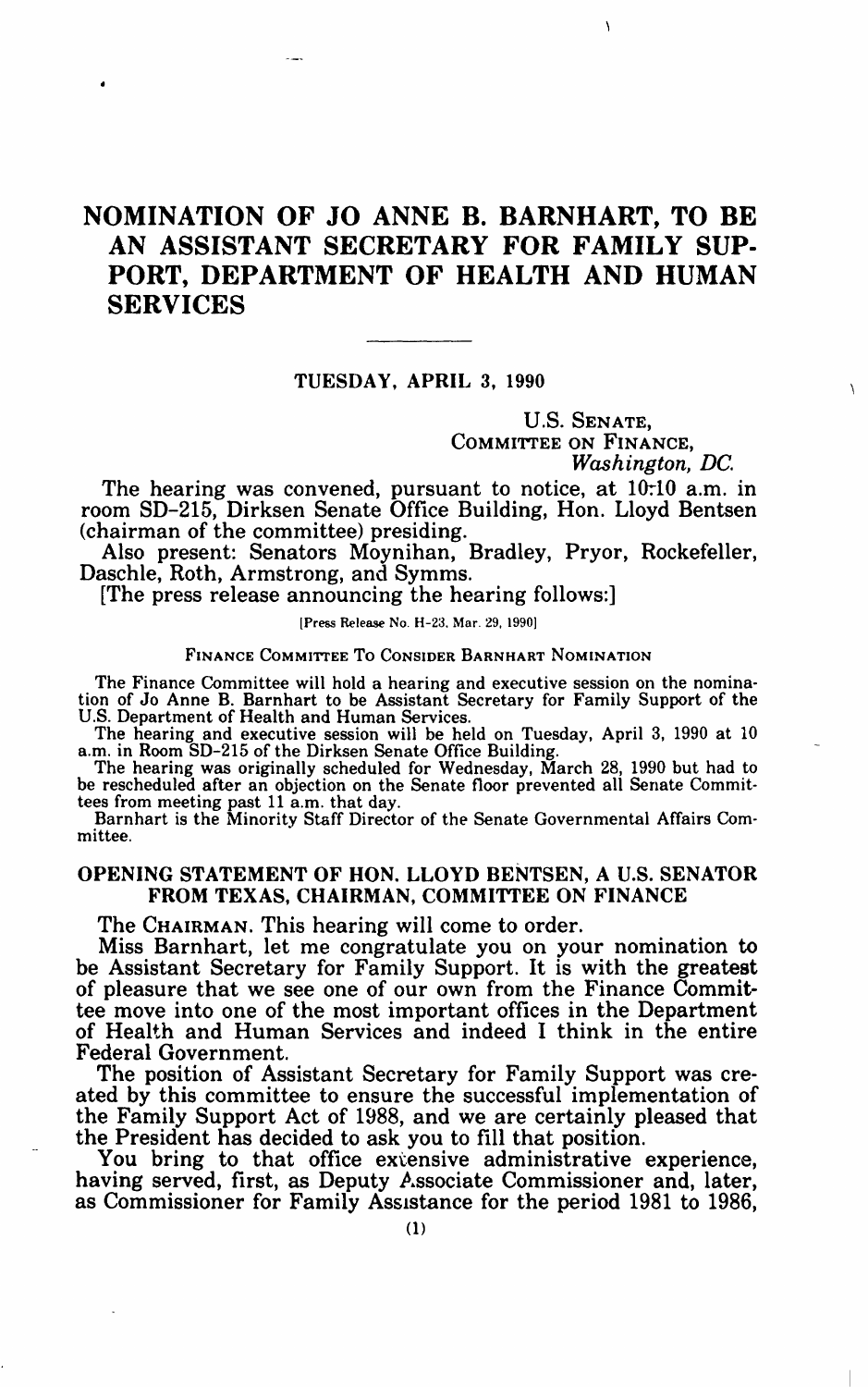and more recently in your role as Senator Roth's minority staff director for the Committee on Governmental Affairs. As his staff member with the responsibility for welfare issues, you have served this committee by playing a helpful role in developing the legisla- tion creating the new jobs program and in reforming the AFDC quality control program. So it is this kind of a combination of administrative and legislative experience that we find rather unusual in the nominees that are brought before this committee. And I believe you will be an outstanding administrator of our welfare laws.

Senator Roth, let me commend you for bringing Miss Barnhart into government service. I am sure she will continue to serve the American people with the same dedication and intelligence she has demonstrated here at the Finance Committee.

Are there any comments by any members of the committee?

## OPENING STATEMENT OF HON. DANIEL PATRICK MOYNIHAN, A U.S. SENATOR FROM NEW YORK

Senator **MOYNIHAN.** Mr. Chairman, simply to endorse all that you have said and to say how welcome Miss Barnhart is—and all the more welcome for being awaited.

## OPENING STATEMENT OF HON. BILL BRADLEY, A U.S. SENATOR FROM NEW JERSEY

Senator BRADLEY. Mr. Chairman, I would simply echo both your words and Senator Moynihan's. There are a lot of important issues related to welfare reform, child support enforcement that we await your help and expertise on.

The CHAIRMAN. Senator Roth, we are very pleased to have you to speak for Miss Barnhart. And I know that you miss having her on your staff, but she is going on to even further administrative experience.

## OPENING STATEMENT OF HON. WILLIAM V. ROTH, JR., **A** U.S. SENATOR FROM DELAWARE

Senator ROTH. Well, thank you, Mr. Chairman.

I have to admit that I come here with mixed feelings. As you so eloquently point out, Jo Anne Barnhart is unusually well qualified for this position. At the same time, her departure from her position as staff director of the Governmental Affairs Committee certainly is a loss to me as well as the staff. I would like to point out that Jo Anne not only served as staff director for the minority but for a brief period of time in the majority as well.

I can say without hesitation that Jo Anne Barnhart is an excellent choice. She has the skill, the drive, and as you pointed out, Mr. Chairman, the administrative experience to oversee our Nation's largest welfare and family support program.

I am not going to say everything that I have here in my pre- pared statement because much of it you have already pointed out, Mr. Chairman. However, I can say that during her 4-year tenure as staff director, Jo Anne has done an outstanding job of overseeing committee hearings, legislative activities, and general operations dealing with such complicated issues as IG's, Government organization and the budget process.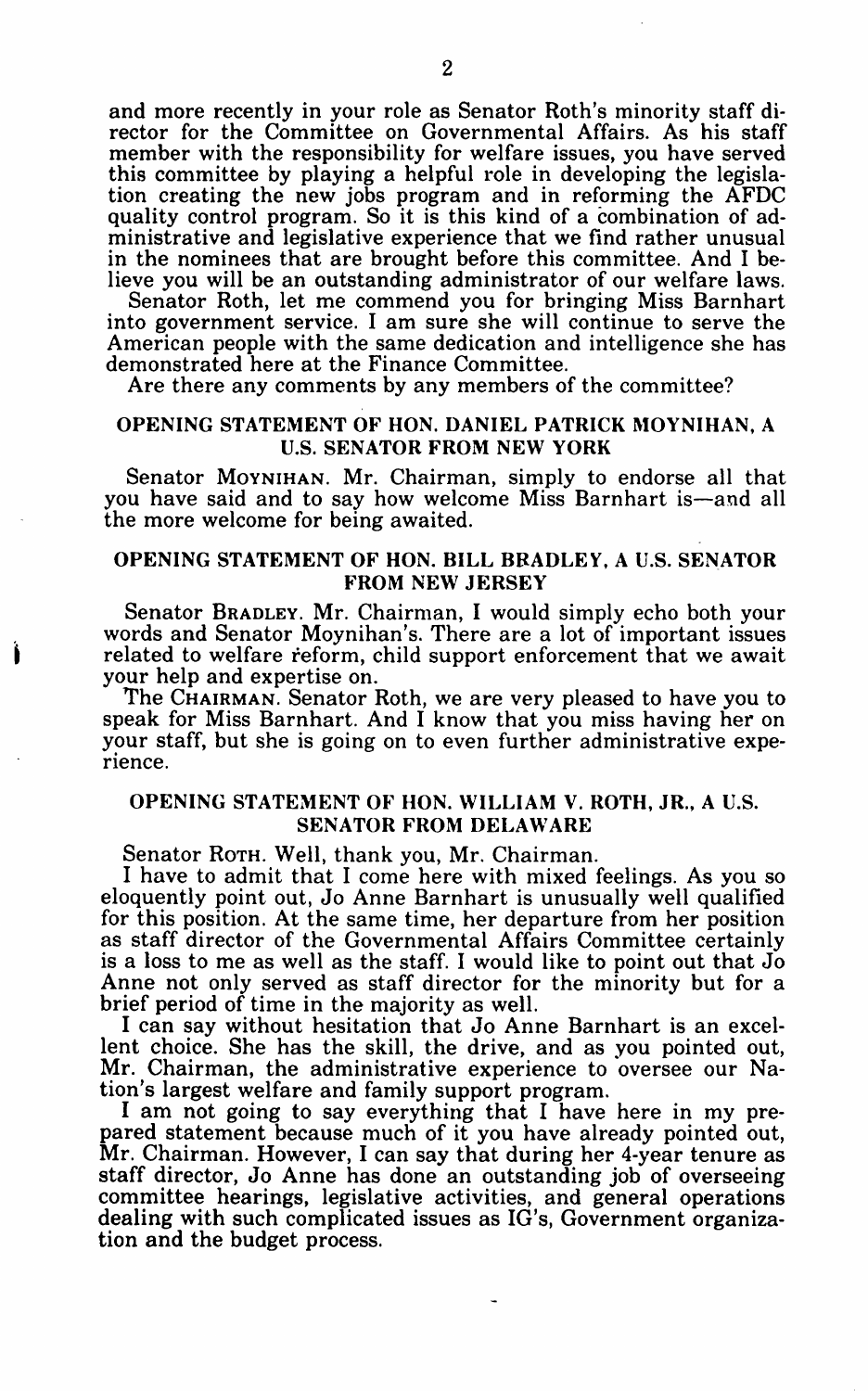Initially, Jo Anne served with me from 1977 to 1981 as a legislative assistant, handling health, welfare, Social Security and labor issues. I have to point out, Mr. Chairman, that the Department of Health and Human Services seems to make a practice of stealing her from me periodically, but, hopefully, I can return the favor. In any event, she does bring a great deal of expertise and experience to the Department. Prior to joining my staff, Jo Anne worked for the Reagan administration on a study of the welfare program. As you pointed out, Mr. Chairman, she served as Associate Commissioner and Deputy Associate Commissioner for Family Assistance at Health and Human Services from 1981 to 1986, and in that capacity she ran the Nation's welfare program, AFDC, and lowincome energy assistance program.

Her accomplishments at Health and Human Services did not go unrecognized. She was honored with the Secretary's Distinguished Service Award in 1985 and the Commissioner's Citation in 1984.

I might point out, Mr. Chairman, that before she joined me in Government service she served in my home town of Wilmington, DE, as the project director for SERVE nutrition program that provided 1,000 meals a day to senior citizens. So, she has really a lifetime experience in this area.

On a more personal note, I have come to respect Jo Anne as a woman of very strong character with unusually great ability. I do think that the President has made an excellent choice. And I must say it is always good to see a hometown girl make good, particular- ly when it is on the basis of her own ability.

Thank you, Mr. Chairman.

The CHAIRMAN. Thank you.

Are there further questions or comments?

[No response.]

The CHAIRMAN. It looks like unanimity. [Laughter.]

Would you like to make a statement, Miss Barnhart? You are ahead of the game now, you know. [Laughter.]

## STATEMENT OF JO ANNE B. BARNHART, TO BE AN ASSISTANT SECRETARY FOR FAMILY SUPPORT, DEPARTMENT OF HEALTH AND HUMAN SERVICES

Ms. BARNHART. Mr. Chairman, I would certainly like to thank you and the other members of the committee for your kind words this morning, and I particularly want to thank Senator Roth for his wonderful introduction. And I also want to thank him for bringing me on his staff 14 years ago for being a constant source of support since then and, most importantly, for always having confidence in me and my ability, Thank you, Senator.

I did have a statement that I would like to make if time permits, Mr. Chairman.

The CHAIRMAN. Yes, of course. We would be glad to have it.

Ms. BARNHART. I am extremely pleased to be here today, and I am honored by the nomination of the President to be Assistant Secretary for Family Support. And I am particularly honored to appear before the Finance Committee to seek support for my nomination.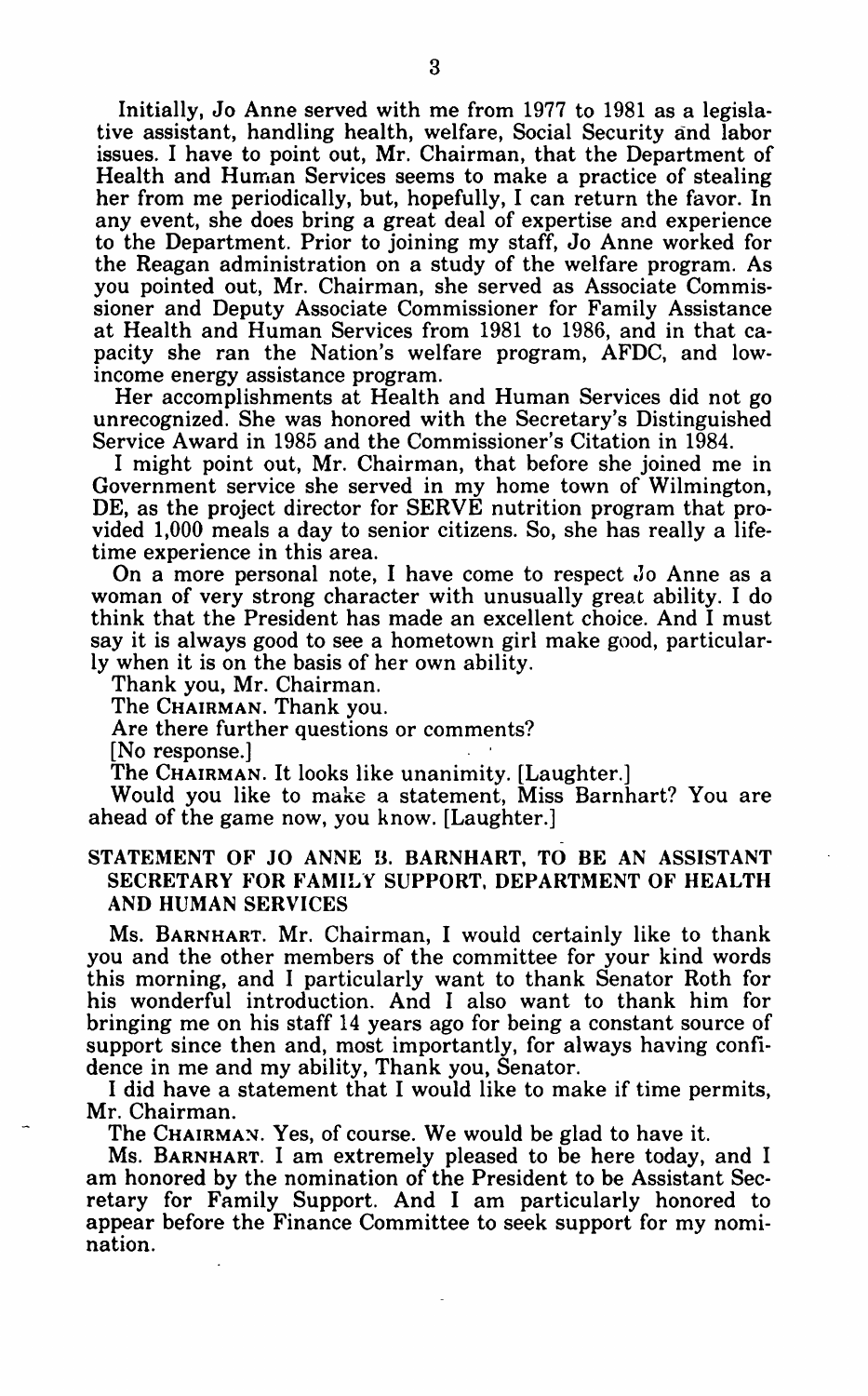As I sit here, I see members who I have watched labor long and hard to strike a balance between meeting the needs of our most vulnerable citizenry and our responsibility to the taxpayer. I also see staff people who I consider myself fortunate to count among my professional friends and associates. During the past 15 years, I have spent a lot of time watching this committee work on programs that, if confirmed, I would administer at the Family Support Administration.

Mr. Chairman, I am well aware of the high priority you and the other members of this committee place on public assistance programs and, in particular, the Family Support Act. I know that the President and Secretary Sullivan share that view. And that level of commitment is personally gratifying for me as I have worked on public assistance issues, as Senator Roth mentioned, as a Senate staffer for Senator Roth, and as administrator of the AFDC and low-income energy assistance programs. Most recently from my vantage point as the Senate Governmental Affairs Committee minority staff director, as you mentioned, Mr. Chairman, I worked on the AFDC Quality Control provisions passed last year.

Upon confirmation, I hope and I intend to use that experience to, as they say, hit the ground running. I will work to ensure that States get the guidance and assistance they need in a timely and helpful fashion as they work toward full implementation of the Family Support Act; I will work to mobilize the dedicated Federal workers at FSA to provide the necessary human resources to meet the task; and, finally, I will work to provide the strong, compassionate leadership that the President, Secretary Sullivan and this committee expect.

The Family Support Act provides a framework that mandates dramatic and important changes in the way welfare works for America's children. It presents new challenges cast in an exciting time of change. I look forward to the opportunity to meet those challenges successfully so that we can help the families who depend on us to build a better future.

Mr. Chairman, I would be happy to try and answer any questions you or any other member of the committee might have for me at this time.

The CHAIRMAN. Well, Miss Barnhart, as I think about the wealth of experience you have had in observing the welfare system, and things that work and things that don't work, as you take on this position, what would be, say, your top three priorities?

Ms. BARNHART. Well, my first priority, Mr. Chairman, will be the implementation of the Family Support Act. And within that I think that I would find my real priorities: the implementation of the jobs provisions, which are extremely important for helping people move off welfare and break the cycle of dependency; by enforcing and working with the States on the child support enforcement provisions that provide the States additional tools to ensure that absent parents meet their obligation to their children. This is extremely important, again if we are going to help people work towards independence; and, finally, Mr. Chairman, to make sure that at the Federal level we are doing everything possible to provide the kind of guidance, the kinds of policy clarifications, the kinds of technical assistance to facilitate that process; to help remove obsta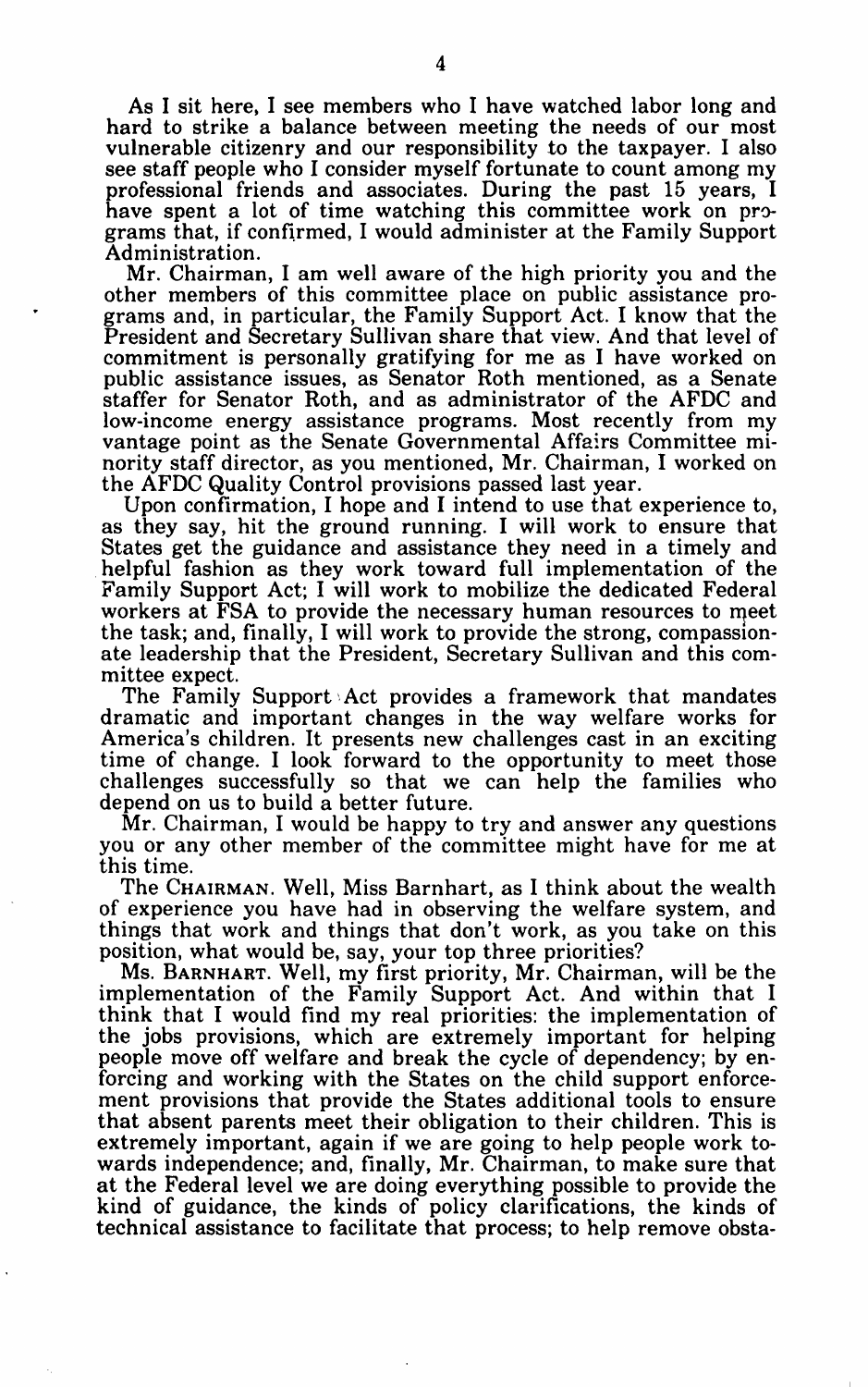cles where they exist as opposed to create them and to work with the States very closely.

[The prepared statement of Ms. Barnhart appears in the appendix.]

The CHAIRMAN. Thank you.

Senator Roth.

Senator ROTH. Thank you, Mr. Chairman.

First, I would like to point out that David Barnhart is here with Jo Anne. I should also point out that Jo Anne is one of these remarkable women who is able to balance both a public career as well as a family life. She is the mother of an 18-month-old son of whom she is tremendously proud. I think Jo Ann's ability to succeed as a working mother also gives her some personal insight to the challenges faced by low-income working mothers.

I have no questions, Mr. Chairman, but I do have one submitted to me by Jack Danforth. Perhaps it could be answered in writing. It involves the demonstration program in Kansas City. Could I ask that that be submitted and she respond in writing?

The CHAIRMAN. Yes. Of course.

Senator ROTH. But that would not delay the confirmation process.

The CHAIRMAN. No, not at all.

Senator ROTH. I will so submit it.

Ms. BARNHART. I will be happy to do that, Senator. Thank you.<br>[The question appears in the appendix.]<br>The CHAIRMAN. Senator Moynihan.

Senator MOYNIHAN. Thank you, Mr. Chairman.

Miss Barnhart, we have had a chance to visit and to talk about your new work and you know how enthusiastic I am about it and how pleased about your appointment. It detracts nothing from that point for me to point out that your post was established 14 months ago and it has been vacant for 14 months. After a generation's effort, the welfare system, our system for the support of abandoned women and children-there are a million in my State alone-we transformed that system, or so we thought. You have captured the essence of it in your statement. We put in place the Family Support Act. As I say, it took a generation to reach agreement, as it were, but in the executive branch nothing happened. Fourteen months wen. by. And this obviously has nothing to do with your appointment, which is very welcome, but it does say something about priorities. And the simple fact is that children on welfare are not a priority of the Department of Health and Human Services. Somehow that is becoming a Department of Health alone.

I remember speaking with the previous Secretary of HHS and saying to him, "Welfare is not a priority of your department at all. Is it?" And he acknowledged, "No, it's not." You know, it is becoming a health department, which is nothing unusual, and it is natural. But there is something about working in the welfare field which is adverse. Few people emerge from that world with their reputations intact. I hope you will.

Ms. BARNHART. I hope so too.

Senator MOYNIHAN. And you know what you are doing. You know what you are getting into.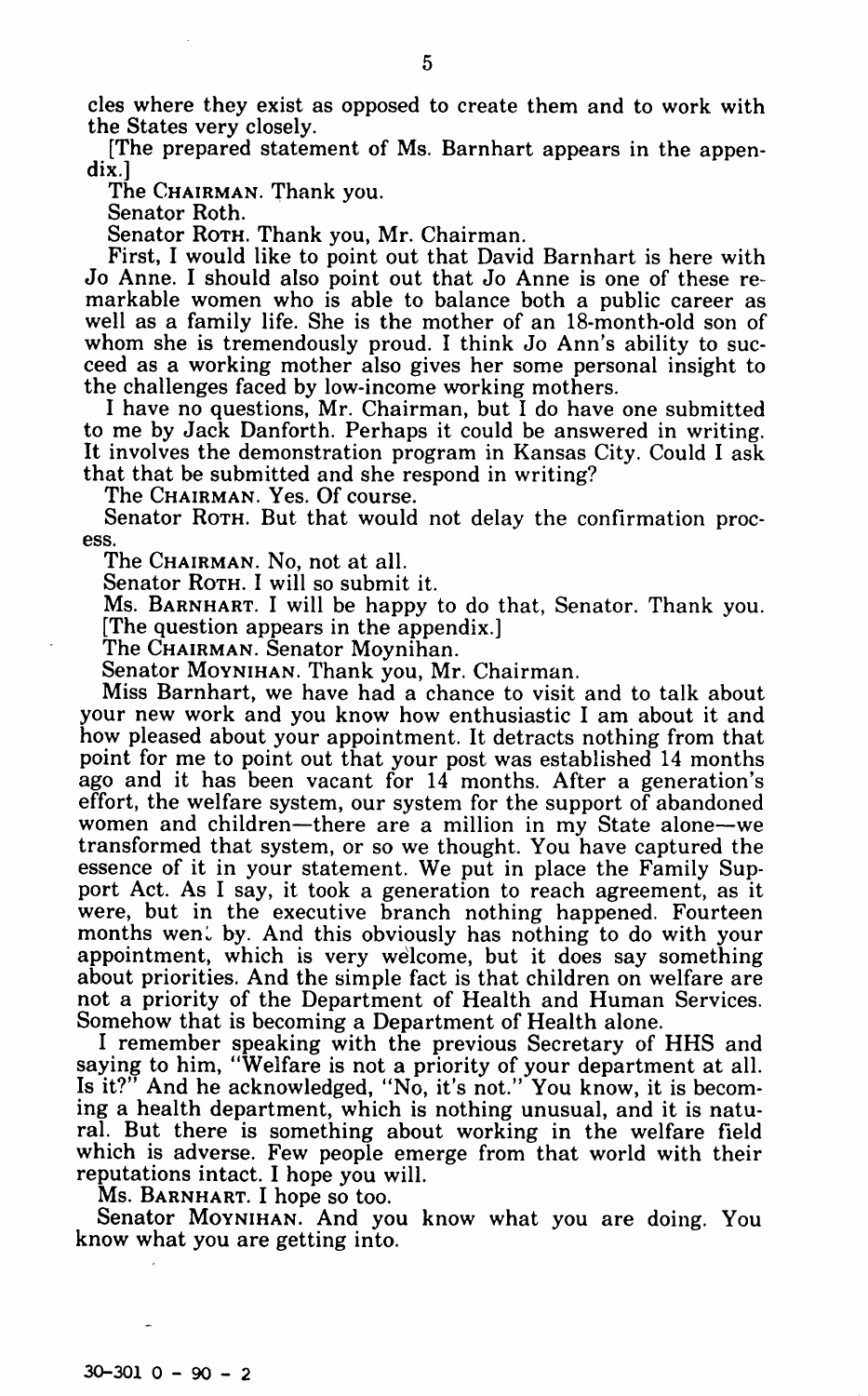A couple of things, though. As if in preparation for your appearance here, on the front page of yesterday's New York Times, we see a Big story. New welfare program won't make much difference, advocates say. And this morning, our very much respected journalist, Spencer Rich, describes an article by Sandy Jencks and Kathryn Edin in this new journal of liberalism, the American Prospect, which says in essence, the Family Support Act won't make any difference.

This is a pattern. For my part, I have begun to think of it as pathologic among the advocates of helping children and so forth. They will always deny that anything has been done. They will ask for more, ask what they can't get and settle for nothing. Which, by the way, is not the way the people who look after soybean interests around here behave. If they can only get half of what they want, they take the half and then they start negotiating for the other half.

But we are in the midst of a big assertion that nothing happened 2 years ago. I don't talk about the specifics involved, but there is another agenda here. It says the American society can't do anything about its real problems. And if you keep denying anything has made it possible to change it is likely that little will change and then by a circular pattern of logic you prove your case.

Do you have some sense of what I am talking about or what you are up against in that regard?

Ms. BARNHART. Yes, sir. And as you mentioned, we have talked before. As I indicated to you then, if I didn't believe that this were the most exciting time to be in welfare, and that we didn't have the real capabilities to make some dramatic changes not only in the way welfare works but in the way that America thinks about welfare, to be honest, I really wouldn't be interested in taking this job. I am firmly committed to the belief that the provisions enacted in the Family Support Act are very good places to start in changing the face of welfare in this country.

I think that some of the issues that were discussed in the newspaper articles that you mentioned really reflect the kind of natural tension that exist in public assistance programs in welfare, AFDC in particular. The whole notion of when you provide additional benefits for specified lengths of time or to individuals who have come off of welfare and those benefits end, that there may be some inducement to come back on welfare. That kind of notion, as you know better than I, sir, has been discussed and put forth as long as I can certainly remember. And I think that it is important to always be knowledgeable and aware of that particular perspective, and to take such things in consideration. But I think that if we allow those kinds of concerns about potential problems to override the actions that we are undertaking, we will never accomplish anything or go any place,

So I guess that I would say that I would be advised that those problems could exist, but I would proceed optimistically with implementation of the Act and any additional changes that are needed to make it work.

Senator MOYNIHAN. Good for you.

Mr. Chairman, I would like to have a second round if we can find the time.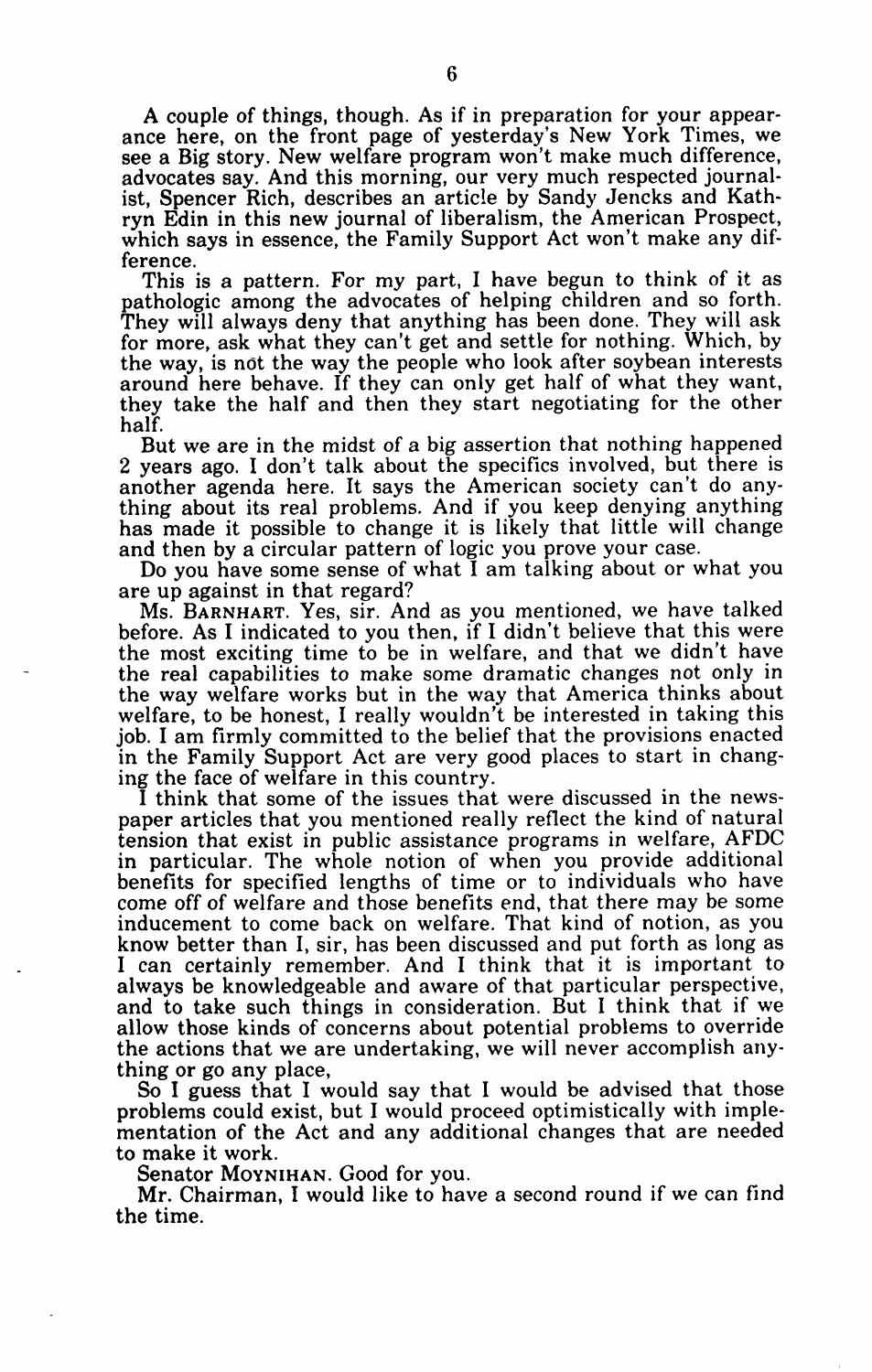**7**

The CHAIRMAN. Yes, of course.

Senator Bradley.

Senator BRADLEY. Thank you, Mr. Chairman.

I would just like to get your own feeling on what you .sense are the next steps in child support enforcement. And do you have any thoughts as to what the next steps are?

Ms. BARNHART. May I ask for a clarification, Senator Bradley? Do you mean beyond the child support effort in terms -of imple- menting the Family Support Act?

Senator BRADLEY. No. Beyond the Family Support.

Ms. BARNHART. Beyond the Family Support Act.

I think at this point it would be premature for me to comment on that. Child support is one area that I am looking forward to learning a lot more about. I do have some background in child support, and obviously I am intensely interested in that issue, as I think that the two-jobs and child support have to work hand in hand as we move along if the program laid out in the last Congress is going to work. But it is certainly an issue that I would enjoy discussing with you in the future after I have had a little more time to see where things stand currently.

Senator BRADLEY. Well, I think that the Child Support Enforcement Commission and the report that it will come forward with, and also the issues that relate to child support between States are enormously important, and that I hope you will give some careful attention to those.

And then I would just like to echo the word that you are there, you are on the front lines. If it doesn't happen, everybody is going to look to you to know why kids aren't better off, why the efforts we made 2 years ago haven't produced some results. And I hope that you will be on top of it and I have every reason to expect you will be, and within the Administration to be a very powerful advocate for families.

Ms. BARNHART. Thank you, Senator Bradley, I appreciate that expression of confidence. And I assure you that **I** intend by my very presence and visibility in the Department to provide an important perspective for Secretary Sullivan and the rest of his team at HHS in terms of visibility and priority for welfare issues. Also I want to say that I too look forward to working with the Interstate Child Support Commission, and, in fact, know one of the individuals who was appointed to that commission as she is from my home State of Delaware. 1 realize that they were just appointed and I do look forward to providing whatever assistance I can give to them, because I agree that that interstate connection is extremely important, particularly in the transient society we live in today.

The CHAIRMAN. Senator Symms. Senator SYMMS. No questions, Mr. Chairman. The CHAIRMAN. I have no further questions. Senator Moynihan.<br>Senator Моумінам. Just one round, Mr. Chairman. And if I can

I would like to just finish up on just one more.

The CHAIRMAN. Yes, of course.

Senator MOYNIHAN. Again, Madam Secretary, as we will begin to call you, you speak of the priority. Would it be possible for me to ask, do you understand that the committee would naturally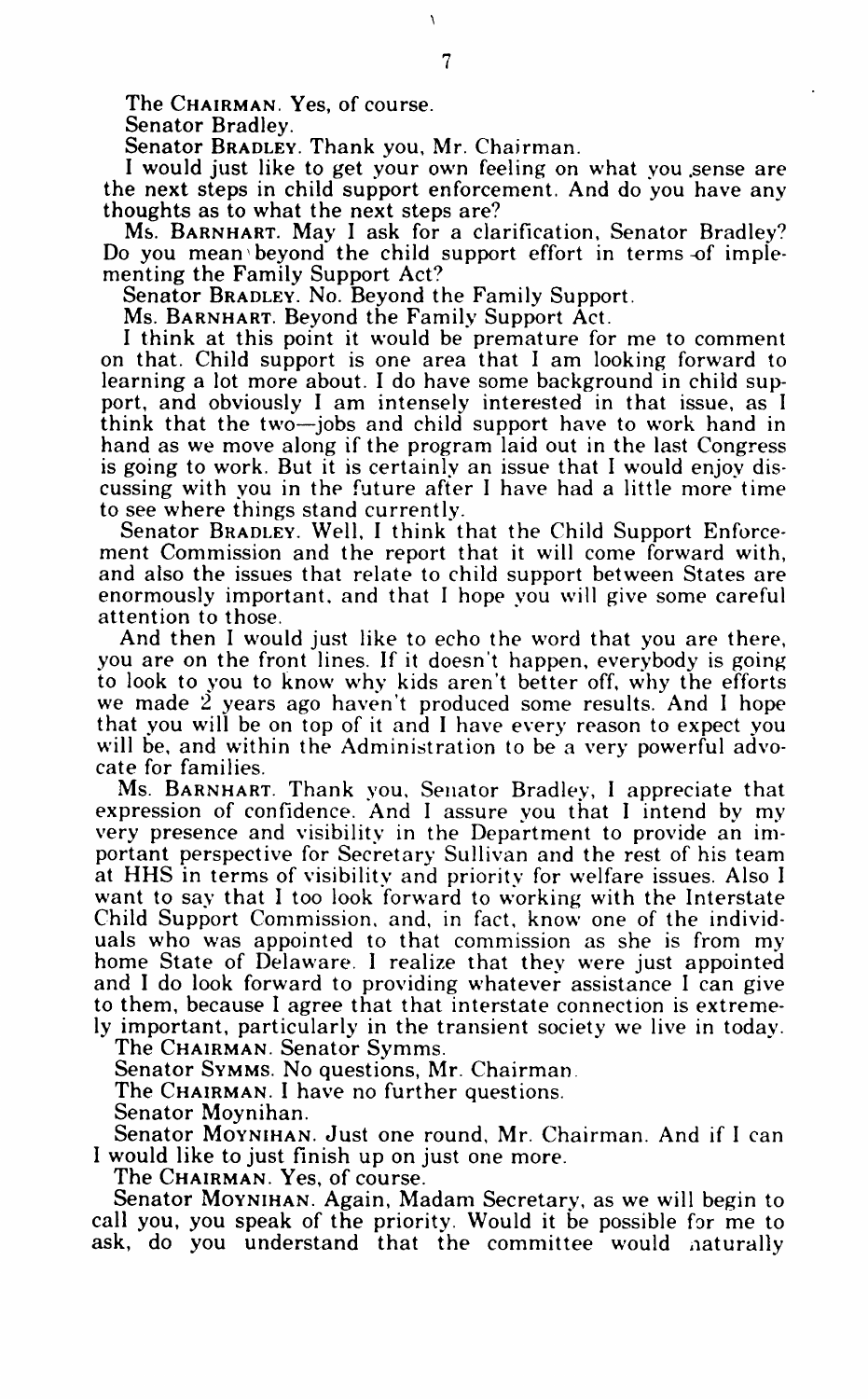wonder, "What priority?" if it took 14 months to get a person in the job? I mean, you don't have to agree with us nor even with just this member of the committee, but it is a curious priority that takes 14 months, and indeed the year and a half since the post was created. And if it was a priority, I mean a real priority, they would have had someone there on the 20th of January 1989. And, okay, we will leave that there.

There is one thing I really would like to get from you in a very clear way and I won't have any' difficulty I know. You are aware, because you were involved, that as no other social legislation of our generation, the Family Support Act depended and was shaped by very careful evaluation, research, done with respect to initiatives taken by State governments. We would say over and again, this is the Governor's program. This is what the Governors say they want. And in the area of evaluation, the Manpower Development Research Corporation is one of the main centers. They' look at experiments. Federalism was working. They were trying this in Wisconsin and that in Massachusetts and something else again in California, and what we seemed to have learned is what we tried to legislate.

And in that legislation, in our legislation, with that experience very much immediately in our minds, we called for a very substantial program of evaluation of what goes on here. And could you agree that this is going to be a priority for you?

And in addition, can I ask, would you pay attention to the notion of comparing States' performances, because some States are going to do better than others. Some States perform better in things like educational achievements. These are hugely varied between States. And they are varied because people behave differently in different States.

Can I get you to speak to that point?

Ms. BARNHART. Yes, sir.

First of all, as far as evaluation goes, 1 agree with you that careful, thoughtful and comprehensive evaluation is very important. And it is my understanding that the Department is currently involved in an evaluation contract with some outside consultants to undertake the evaluation of the Family Support Act. And I think the reason evaluation is so important is because, as you said and as we have discussed previously, so much of the Family Support Act is based on research. In fact I think you referred to it as a research based piece of legislation.

And it is very important if we are going to look at the effects of what's happened and learn from them in the future to make changes we may want to make a decade from now, or whatever, as we look back on this program.

Second, the second part of your comment deal with State to State comparisons.

Senator **MOYNIHAN.** Yes.

Ms. BARNHART. I don't sit here as someone from the National Governors Association today, but I feel confident that the States would want to have it pointed out that, as you know, there are various circumstances in States that sometimes account for different performance levels and different abilities to move forward with various pieces of legislation or whatever. That is not to offer an

í.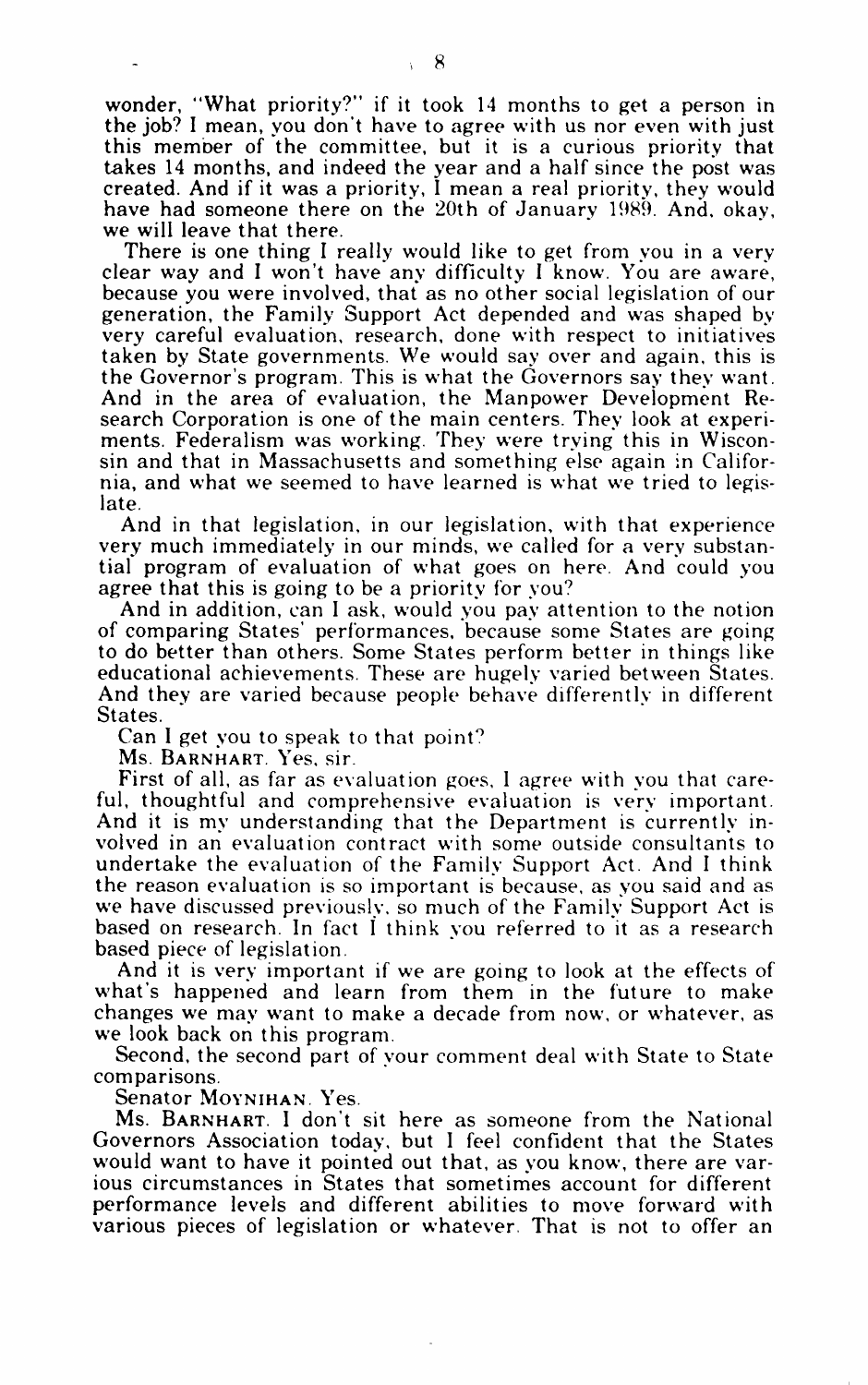excuse, but simply to say that I am aware of those kinds of differences.

It would be my hope to work with the States that for whatever reason seem to have sub-par performance compared to their peers, to raise that level of performance, to offer a helping hand as much as possible, and if necessary, to use the abilities that are provided in the Family Support Act to assess the penalties.

Senator **MOYNIHAN.** Penalties?

Ms. BARNHART. Yes, sir.

Senator MOYNIHAN. Assess penalties. If there are no penalties for poor performance there will be poor performance. And we built some penalties into the legislation and I really hope you will pursue them. And I think I heard you say you would.

Ms. BARNHART. Yes, sir, I will. If **I** have cause to do so I certainly will.

At this point, I would like to say that I don't think I can assume that any State is not going to live up to or meet the requirements of the Family Support Act. I can certainly use my intellect and the information that will be provided to me, if confirmed, to point out trouble spots or potential problems or problem areas in States where they may not be able to move as swiftly. That is one of the things I would like to do to prevent us getting to the point that we have to assess penalties. But if that situation does arise I certainly would-if the need does arise I certainly would do it.

Senator MOYNIHAN. Fair enough.

Then one last question if I can. May I note that the State of New York has not signed up for the JOBS program. And your position has been there for 14 months and so has the State legislature. Nothing has happened.

Let me ask you one question, not a quiz, but just to establish a point. What proportion of American children, in your estimate, will be on welfare before they reach the age of 18? Say the children born this year. What proportion do you expect to be on welfare before they are age 18?

Ms. BARNHART. Well, Senator Moynihan, I believe that at a prior hearing I heard you cite a figure of somewhere between 25 and 30 percent. Is that correct?

Senator **MOYNIHAN.** That is the low range of the estimate, I think. But isn't it a hugely important fact that 50 years into this system, the Department of Health and Human Services-previous-ly the Department of Health, Education and Welfare, and there is still a Children's Bureau in there way down in the system which was created by Theodore Roosevelt—the Department of Health and Human Services has never thought it interesting enough to find out what proportion of children become paupers before they are age 18. They have never found it interesting or maybe they have decided it is too dangerous to know. I think they would know how many children have polio or had polio. You know, they would find that kind of statistic.

Could I ask, is it possible that you would begin an annual report with projections-it is not a hard thing to do. I first made an estimate, I think, in 1981, and it was about 32 percent. The Bureau of the Census has given us to believe that it may be higher, probably about one-third. That is astonishing, is it not?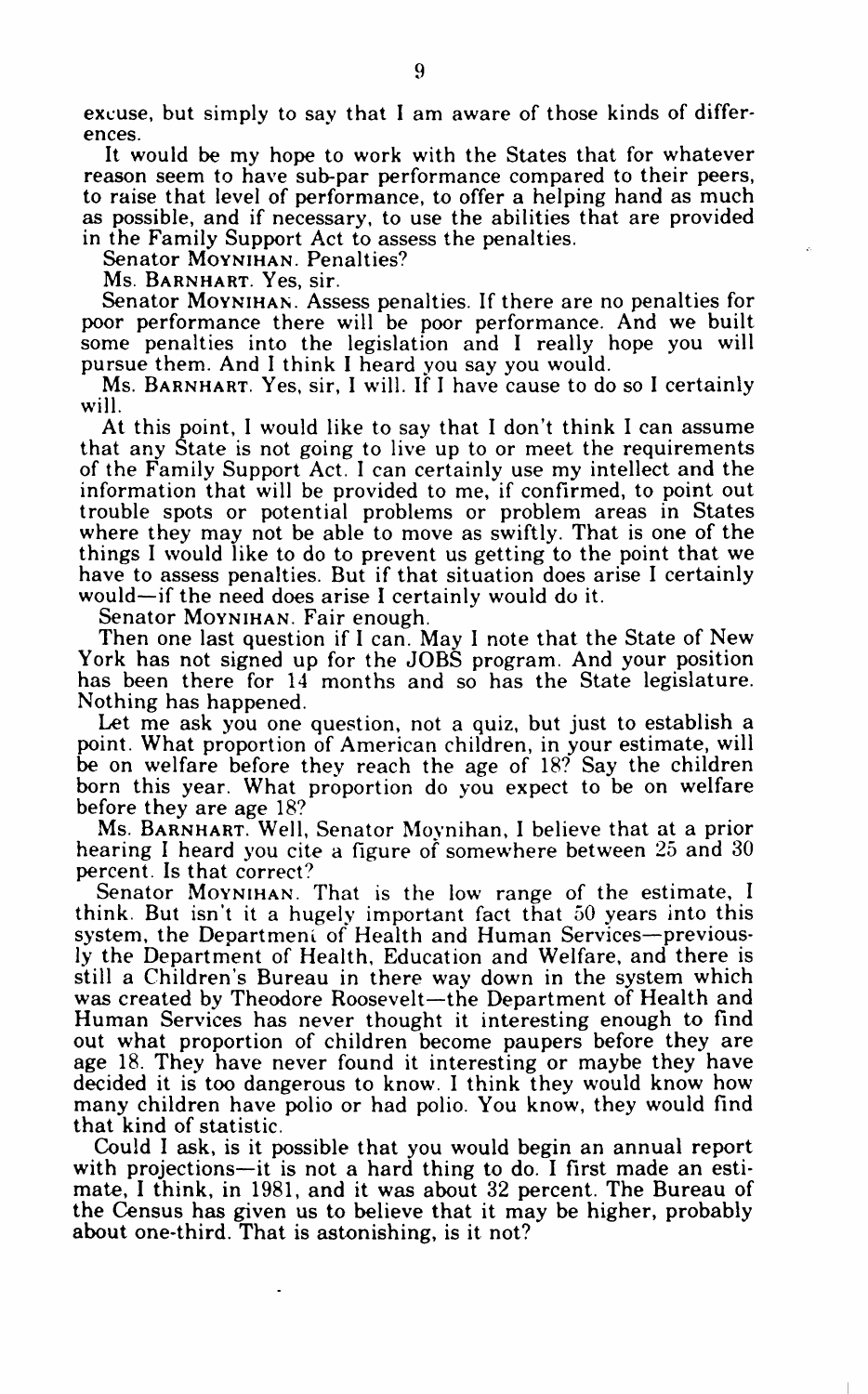Ms. BARNHART. Yes, sir, I agree it is.

Senator **MOYNIHAN.** That one-third of the children are paupers. Could I hope that you might prepare an annual estimate—this is not a hard thing to do, you know, this kind of estimate. It is well within the range of statistical projection-that you begin an annual series telling us what you think is happening and break it down by State as much as you can, and give us a sense of where we are getting-are things getting better, worse. Do you know what I mean?

Ms. BARNHART. I think I do understand exactly what you are asking, Senator. And what I would like to say is this, that I would like to talk to not only the research and evaluation staff at the Family Support Administration but also Assistant Secretary Gerry, Martin Gerry, at Planning and Evaluation in the Department, as well as individuals at Census and get back to you on that.

Senator MOYNIHAN. A fair response. Will you get back when you can? Will you let us know what you think about this?

Ms. BARNHART. Yes, sir, I will.

Senator MOYNIHAN. I really do think there is a rule that you are never going to get very far with social problems until you learn to measure them. And there may be other measures that are better, but I think something sums up what your life chance is. And if you could get that for us, I think we would be ahead of the game. And by the end of this decade we will know whether this legislation has begun to make any difference.

And thank you very much. And I will look forward to hearing what you and Secretary Gerry think, and the Census Bureau, and such like.

Ms. BARNHART. Thank you, Senator Moynihan.

The CHAIRMAN. Thank you, Senator.

Senator Rockefeller.

Senator ROCKEFELLER. Thank you, Mr. Chairman. Just one quick question.

It is extraordinary to me, almost the most stunning part of the cost of health care in this country that the difference between what happens if reasonable and—not reasonable, sufficient prenatal care is exercised through the three trimesters. And that, let's say, on an average basis, could be \$500, \$600, or \$700, as opposed to if it is not exercised. And where there is no prenatal care the relationship between a lack of prenatal care and low birthrate babies is absolutely

extraordinary. And a low birthrate baby at Cook County General Hospital, which obviously is a public hospital, is there at about \$1,300 a day is certainly going to be there for several weeks, may very well be there for a number of months. If that baby gets out of Cook County General Hospital, he or she may very well experience cognitive impairment or physical impairment. Then look at the cost to the taxpayer of taking care of that child; \$500, \$600, \$700 for prenatal case versus \$30, \$40, \$50, \$300, \$500,000 of costs for a life time. That is why everybody in this country should have access to good prenatal care, which stems from whether or not one has health insurance.

I am interested in your thoughts on that.

Ms. BARNHART. Yes, sir, Senator Rockefeller. I think that that whole issue of prenatal care in concert with the uninsured people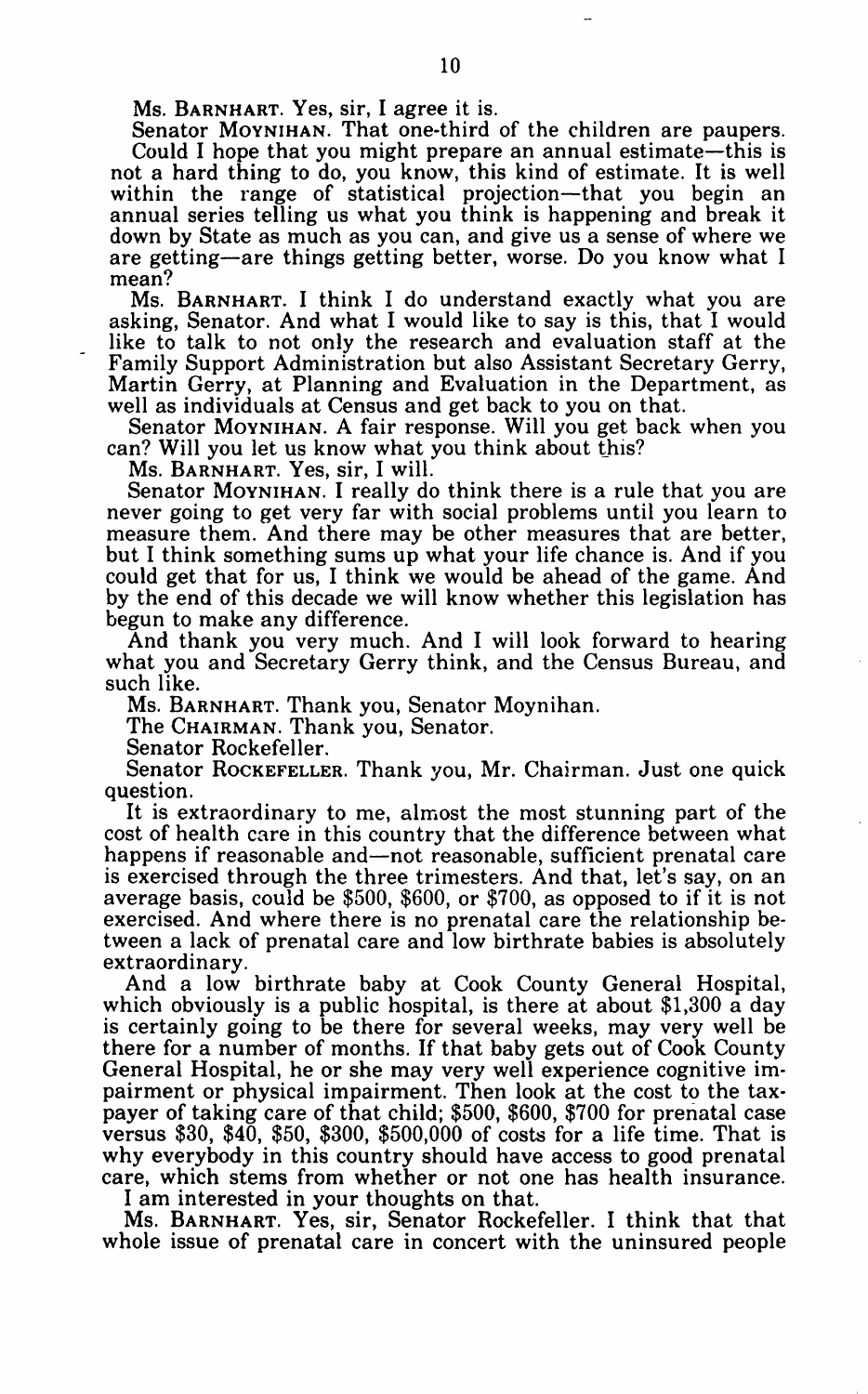in this country is certainly something that is important for us to be looking at and considering. My understanding is that Secretary Sullivan has been charged with heading a work group for the President on the uninsured. And it would be my hope, from my perspective, as administrator of programs that deal with and provide benefits to low-income mothers and their children-and many of them teenage mothers who probably do not have sufficient prenatal care-to provide an important perspective in terms of the effects that we can become aware of through our program.

Senator ROCKEFELLER. And if the Secretary's group were to come out with public policy recommendations and indeed legislative recommendations that address that problem, as indeed other commissions might or have already done so, you would be pleased?

Ms. BARNHART. Well, I think certainly I would be pleased to see provisions suggested and enacted that are in keeping with our desire to help the low-income mothers provide better for their children, and at the same time balance responsibilities to other constituencies. But that is a difficult question to answer, I think, in and of itself without looking at the entire spectrum of issues in the welfare system, Senator Rockefeller.

Senator ROCKEFELLER. All right. Thank you, Mr. Chairman.

The CHAIRMAN. Thank you.

We will conclude this meeting, but I very much want to report Miss Barnhart's nomination. And I would ask that you join me immediately after the 11:00 o'clock vote on **S.** 221. So we will stand in recess until then. Thank you.

[Whereupon, at 10:45 a.m., the hearing was concluded.]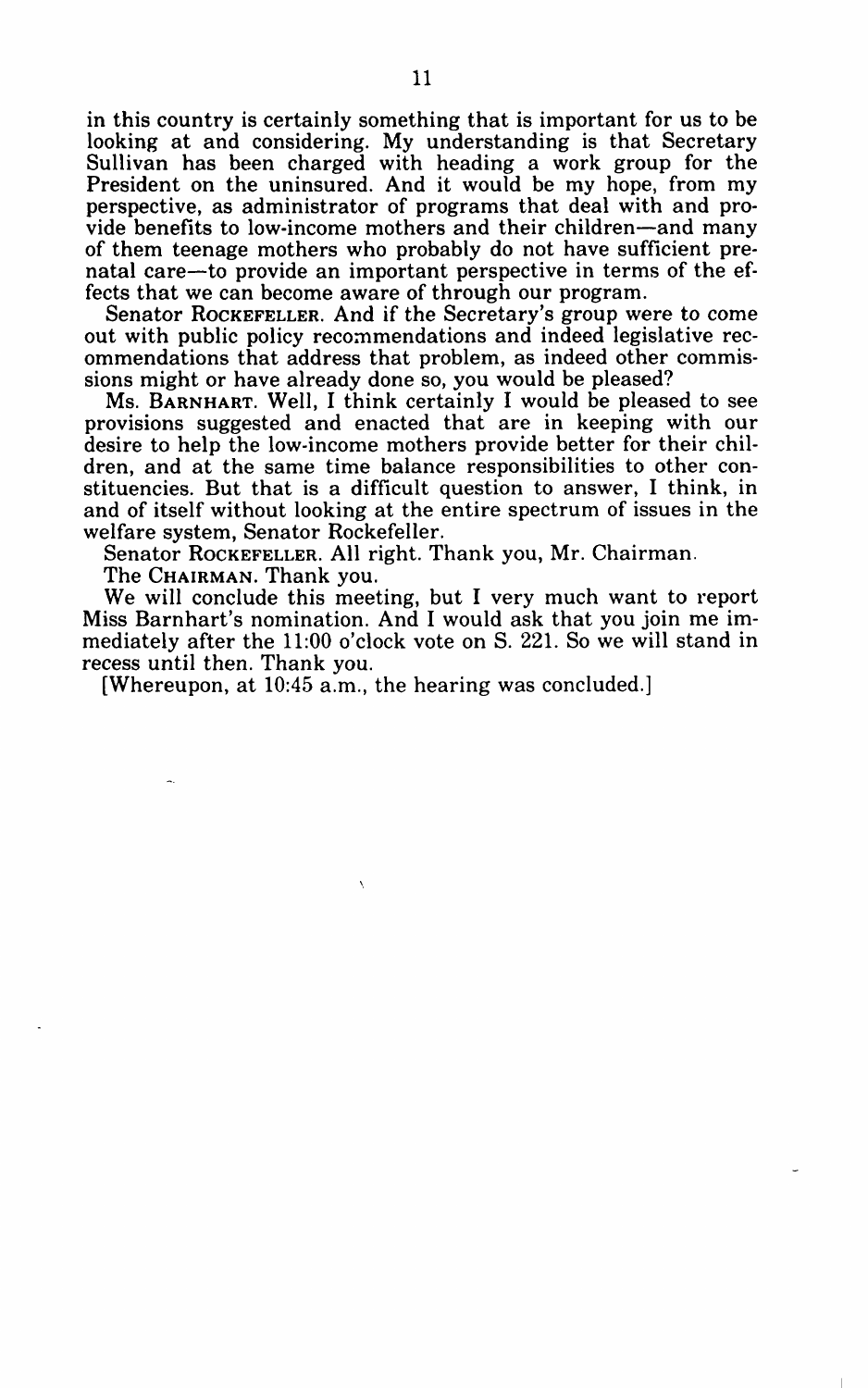$\mathcal{L}^{\text{max}}_{\text{max}}$  $\mathcal{L}^{\text{max}}_{\text{max}}$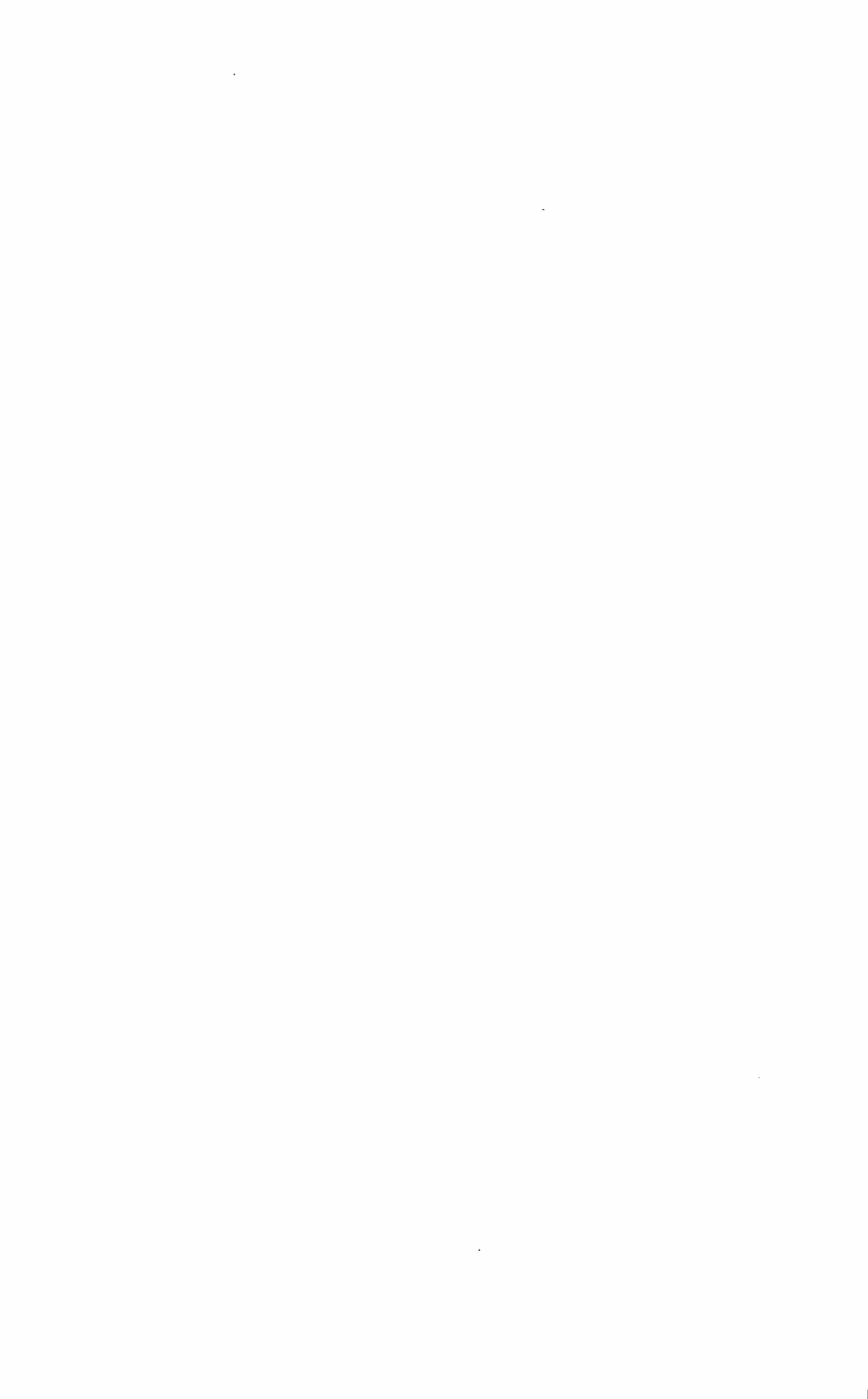## **APPENDIX**

## ALPHABETICAL LISTING **AND** MATERIAL SUBMITTED

#### PREPARED **STATEMENT** OF Jo **ANNE** B. BARNHART

Mr. Chairman and members of the committee, I am extremely pleased to be here today and I am honored by the nomination of the President to be Assistant Secretary for Family Support. And, I am honored to appear before the Finance Committee to seek support for my nomination.

As I sit here, I see the Members who I have watched labor long and hard to strike a balance between meeting the needs of our most vulnerable citizenry and our responsibility to the taxpayer. I also see staff people who I consider myself fortunate to count among my professional friends and associates. During the past fifteen years, I have spent a lot of time watching this committee work on the programs<br>that I would administer at the Family Support Administration.

Mr. Chairman, I am well aware of the high priority you and the other Members of the Committee place on public assistance programs and in particular, the Family Support Act. I know that the President and Secretary Sullivan share that view. That level of commitment is personally gratifying for me as I have worked on public assistance issues as a Senate staffer for Senator Roth, and as administrator of the AFDC and Low Income Energy Assistance Programs. Most recently from my vantage point as the Senate Governmental Affairs Committee Minority Staff Director I worked on the AFDC Quality Control provisions passed last year.

Upon confirmation, I hope and I intend to use this experience to, as they say, "hi the ground running." I will work to insure that States get the guidance and assistance they need in a timely and helpful fashion as they work toward full implemen- tation of the Family Support Act; to mobilize the dedicated Federal workers at FSA to provide the necessary human resources to meet the task; and finally to provide the strong, compassionate leadership that the President, Secretary Sullivan and this Committee expect.<br>The Family Support Act provides a framework that mandates dramatic and im-

portant changes in the way welfare works for American's Children. It presents new challenges cast in an exciting time of change. I look forward to the opportunity to meet those challenges successfully so that we can help the families who depend on us build a better future.

#### BIOGRAPHY

Jo Anne B. Barnhart currently works for Senator William V. Roth as the Republican Staff Director for the Senate Governmental Affairs Committee. This is Ms. Barnhart's second "tour of duty" with Senator Roth as she previously worked for him from 1977 to 1981 as a legislative assistant handling such domestic policy issues as Social Security, public assistance and low-income energy assistance. She returned to the Senate in October of 1986.

In 1988, she took a part time leave of absence from the Committee to manage Senator Roth's campaign for reelection.

From April through September 1986. Ms. Barnhart worked as a consultant at the White House on the President's welfare reform study.<br>From 1983 until April, 1986, Ms. Barnhart served as Associate Commissioner for

Family Assistance in the U.S. Department of Health and Human Services. As Associate Commissioner, she was responsible for the operation of the nation's largest cash assistance welfare program, AID to Families with Dependent Children (AFDC) as well as the Low Income Energy Assistance Program. During her tenure as Associate Commissioner, she received the Secretary's Award for Distinguished Service in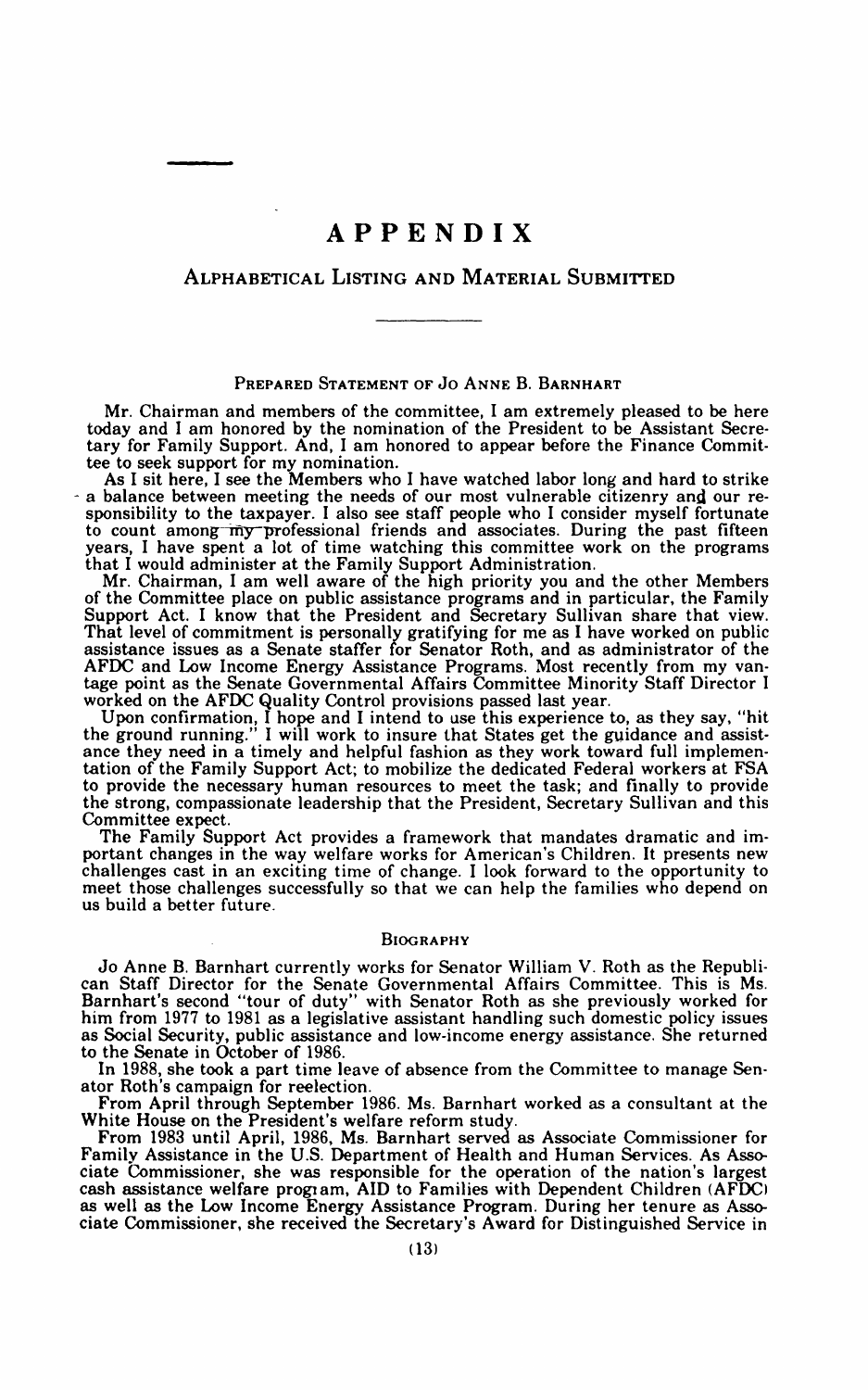1985 and the Commissioner's Citation in 1984. Prior to being named Associate Commissioner, Ms. Barnhart served as Deputy Associate Commissioner from 1981-83.

Before going to Washington, D.C., she worked as director of the SERVE nutrition program at Wilmington Senior Center and as legislative liaison for the Mental Health Association of Delaware.

Born in Memphis, Tennessee, Ms. Barnhart spent most of her life in Wilmington, Delaware and is a graduate of the University of Delaware.

She resides in Arlington, Virginia with her husband, David and their son, Niles.

#### RESPONSE TO QUESTION SUBMITTED BY SENATOR DANFORTH

Question. I sponsored, along with Senators Mitchell and Rockefeller, an amendment to the 1988 Welfare Reform Act: the Job Creation Demonstration. The basis for this demonstration project is a program conducted by community development corporations (CDCs) in Kansas City. The Job Creation Demonstration authorized a demonstration in which non-profit community development corporations were to receive grants to assist in job creation enterprises for those on public assistance. **I** understand that \$3.5 million of the total authorization of \$10 million will be provided for the demonstration.

What is the status of the job creation demonstration? What is the timetable for implementation?

Does the Department of Health and Human Services support this demonstration? *Answer.* While the Department did not request funding for this specific program, it was one of three Family Support Act projects mentioned in the report language to the FY 90 HHS Appropriation. We will work to assure that the highest quality applications are funded, that grants under this program are properly and consistently monitored over the three year project period, and that technical assistance is provided to grantees as appropriate.

The Office of Community Services **(OCS)** within the Family Support Administration has responsibility for implementing the Job Creation Demonstration Program. OCS has developed a Program Announcement on this demonstration, and, consistent with your understanding, we have budgeted \$3.5 million toward this effort. This document announces that competing applications will be accepted for new grants pursuant to the Secretary's discretionary authority under Section 505 of the Family Support Act of 1988; describes the types of projects that will be considered for funding; defines who is eligible; provides details on application prerequisites, funds available, limitations on grants amounts, and other application requirements; and describes the application procedures. The Program Announcement has been cleared through the Department and is undergoing review by the Office of Management and Budget after which it will be published in the Federal Register. Grants will be made in the fourth quarter of FY 1990.

(Note: Although this question for the record was related to a confirmation hearing, the answer was provided based on information I received after confirmation.)

#### PREPARED **STATEMENT** OF **SENATOR** BOB DOLE

Mr. Chairman, I want to thank you for this opportunity to support the nomination of a very capability candidate.

Jo Anne Barnhart has done an outstanding job in public policy for many years. Her experience in administering Federal assistance and social service programs will be invaluable to this administration. This is true, especially in efforts to implement reforms in the Aid to Families With Dependent Children Program, provided for in the Family Support Act of 1988, tnat we all worked so hard to achieve. In addition, her well known negotiating skills, will prove to be particularly worthwhile in strengthening the economic support for children of this Nation, under the Interstate Child Support Program.

Through her experience working with my distinguished colleague, Senator Roth, and as minority staff director of the Senate Governmental Affairs Committee, Jo Anne has learned the legislative process first hand. This is another strength she will bring to this position. Having worked at the local, State and Federal levels, Jo Anne will offer a broad overview, she has the skills necessary to implement programs to obtain the education, training, and employment needed objectives, thus avoiding long-term welfare dependence for families.

I strongly urge my colleagues to favorably support this nomination.